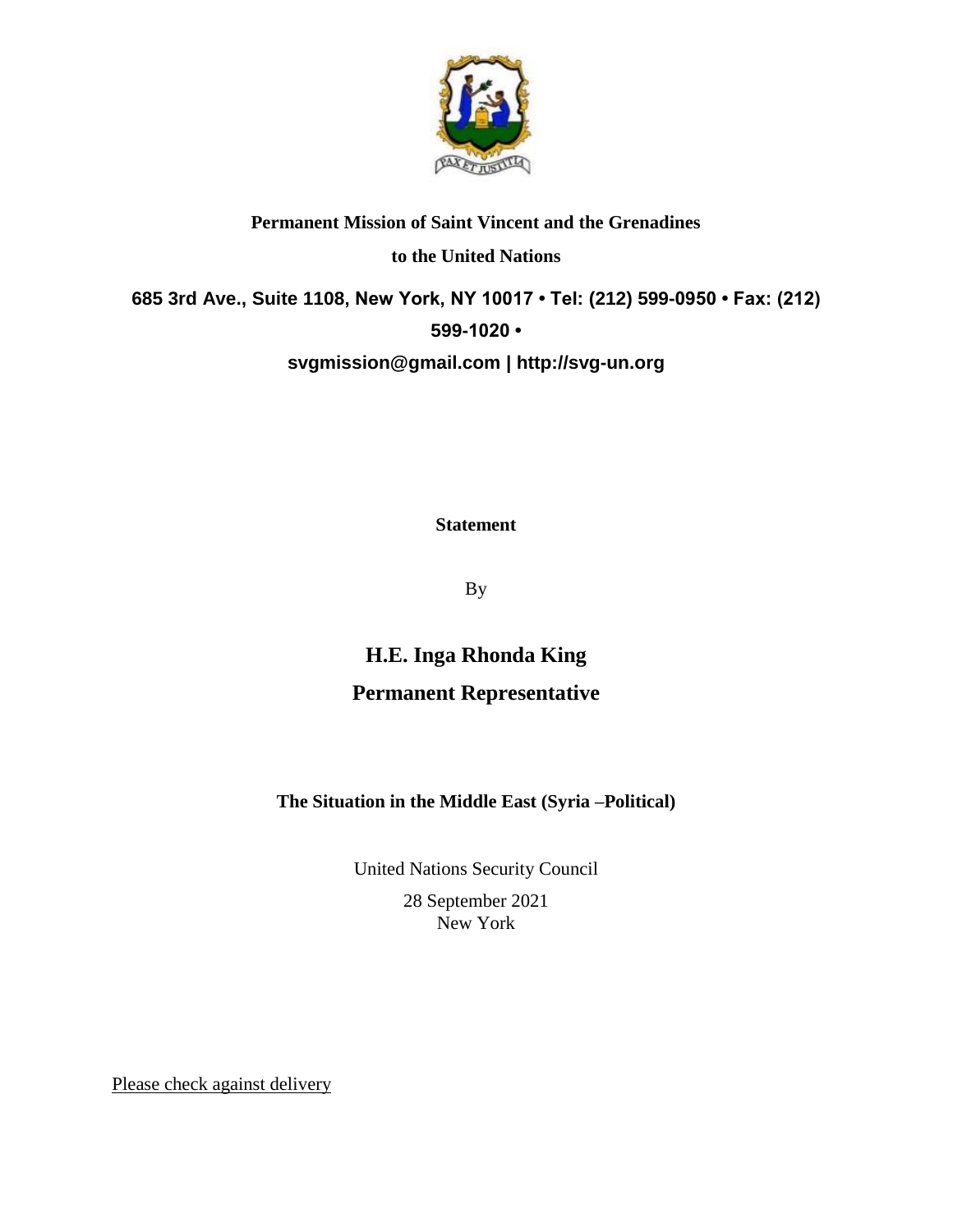Thank you, Madam President and I thank Special Envoy Pedersen and Ms. Rouba Mhaissen for their briefings.

It bears repeating that there is no military solution to the conflict in Syria. The only solution is through a Syrian-owned and Syrian-led credible, balanced and inclusive political process that meets the legitimate aspirations of the Syrian people. We reiterate that the political and humanitarian situations are inextricably linked, as without a political solution to the conflict the humanitarian crisis will worsen, and the suffering of the Syrian people will continue.

For this reason, we continue to support the unwavering efforts of the Special Envoy to facilitate the wider political process, of which the Constitutional Committee remains an integral component. We welcome the announcement of the convening of a sixth session of the Committee in October and we encourage all parties to work together in a spirit of mutual respect and compromise to make much needed progress.

The full participation of women in the political process must be guaranteed to ensure a sustainable and equitable peace for all Syrians. We laud the work of the Women's Advisory Board and take note of its meeting currently being held in Finland. We are certain that the discussions will be constructive and meaningful.

We remain concerned by the sporadic violence across the country. There is a close link between a nationwide ceasefire and the parallel political process, and the perpetuation of hostilities denies an environment conducive to the achievement of the goals and objectives contained in Resolution 2254. As such, we strongly urge parties to the conflict to exercise maximum restraint, to deescalate and to fully abide by their obligations under international law for the protection of civilians and civilian infrastructure. Further, we welcome all international diplomatic efforts to reduce hostilities and cement a ceasefire, particularly in Daraa al-Balad.

Security Council designated terrorist entities continue to pose a grave threat to Syria's people, sovereignty and its territorial integrity. A collaborative and targeted approach, that is strictly within the confines of international law, is therefore required.